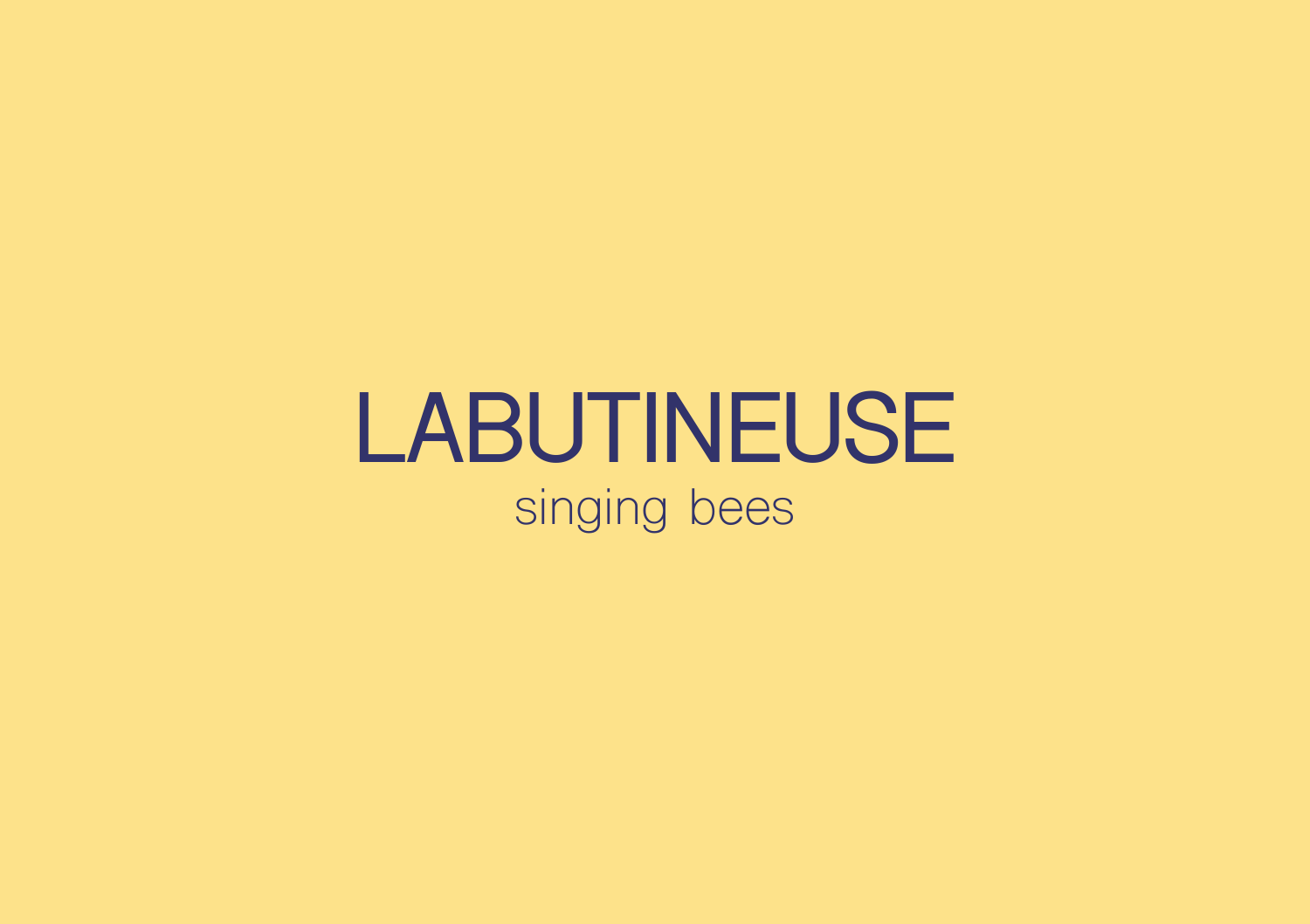# Table des matières

| Summary presentation of the project |    |
|-------------------------------------|----|
| Presentation of the context         | 5  |
| The research                        |    |
| Capture phase                       |    |
| 2022                                |    |
| 2023                                |    |
| Creation, planning                  | 8  |
| The technique                       | 9  |
| The different sensors:              | 10 |
| <b>Sizes</b>                        | 11 |
| The performance                     | 11 |
| Installation (optional)             | 12 |
| The team                            | 13 |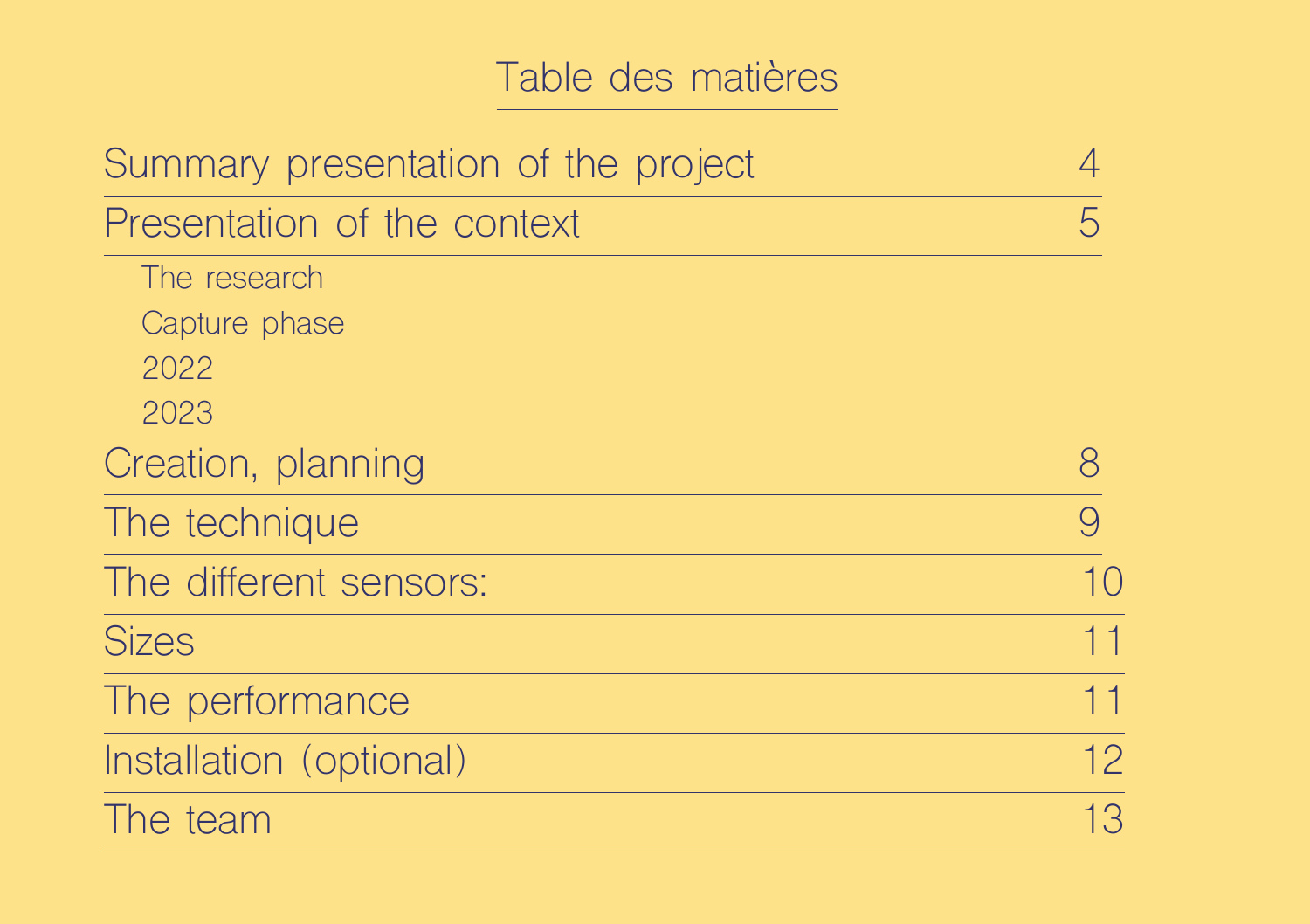| 13 |
|----|
| 13 |
| 14 |
| 14 |
| 15 |
| 16 |
|    |
|    |
| 18 |
| 19 |
|    |
|    |
|    |
|    |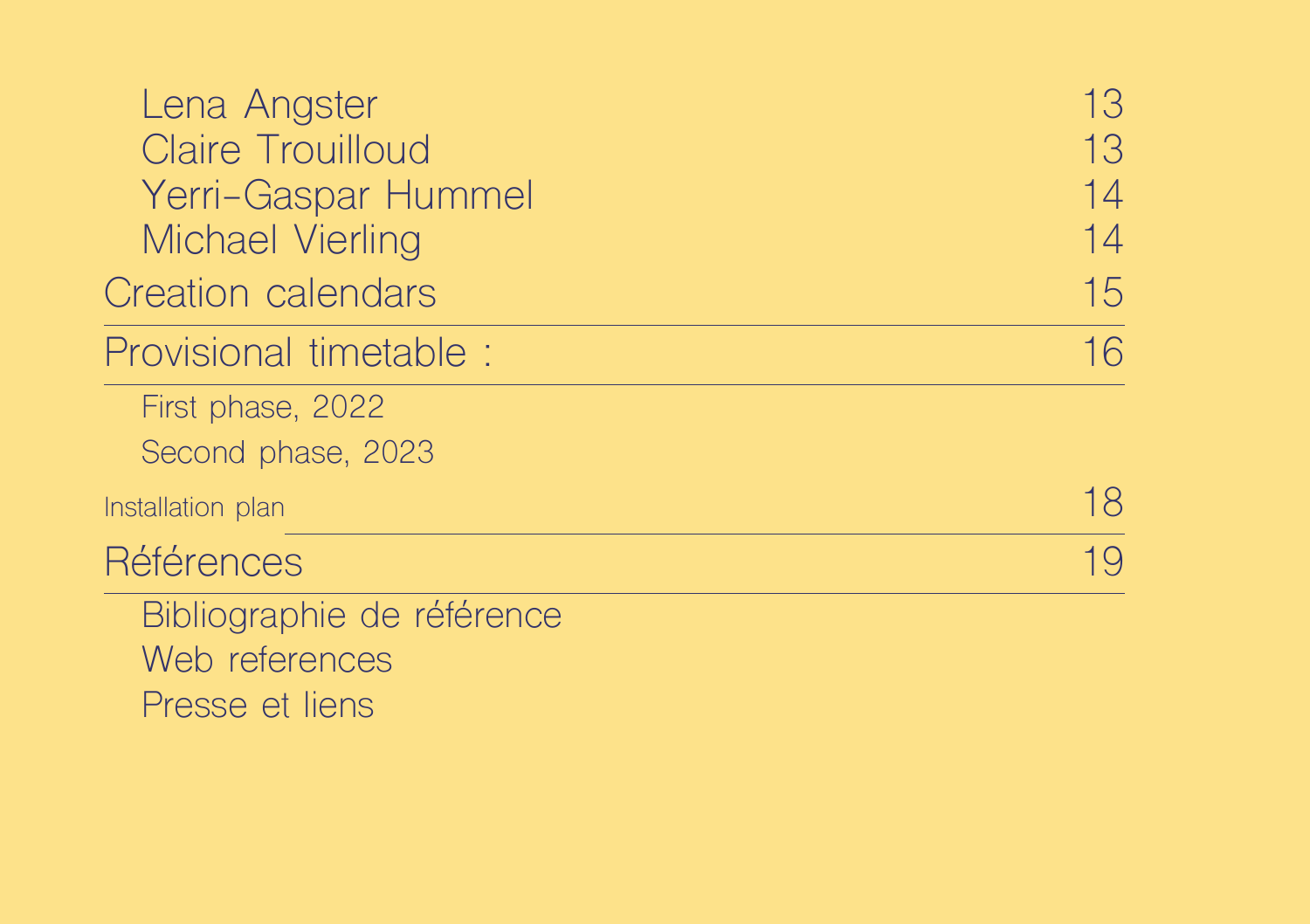# Summary presentation of the project

The Labutineuse project revolves around the recording of sounds and data from honey bee hives, reproduced in the form of performance including audiovisual installation, music and dance.

The data collected is then transformed into sound synthesis to deploy an installation through loudspeakers placed in empty hives. The dance amplifies the artistic purpose by offering a rereading of the communication of bees through their movements, and the musical performance will also include the participation of a singer.

Labutineuse is deployed in two production phases.

Production 2022 Sound installation **Choreography** 

Sung space

Production 2023

Audiovisual installation (sound synchronization, design motions and lights)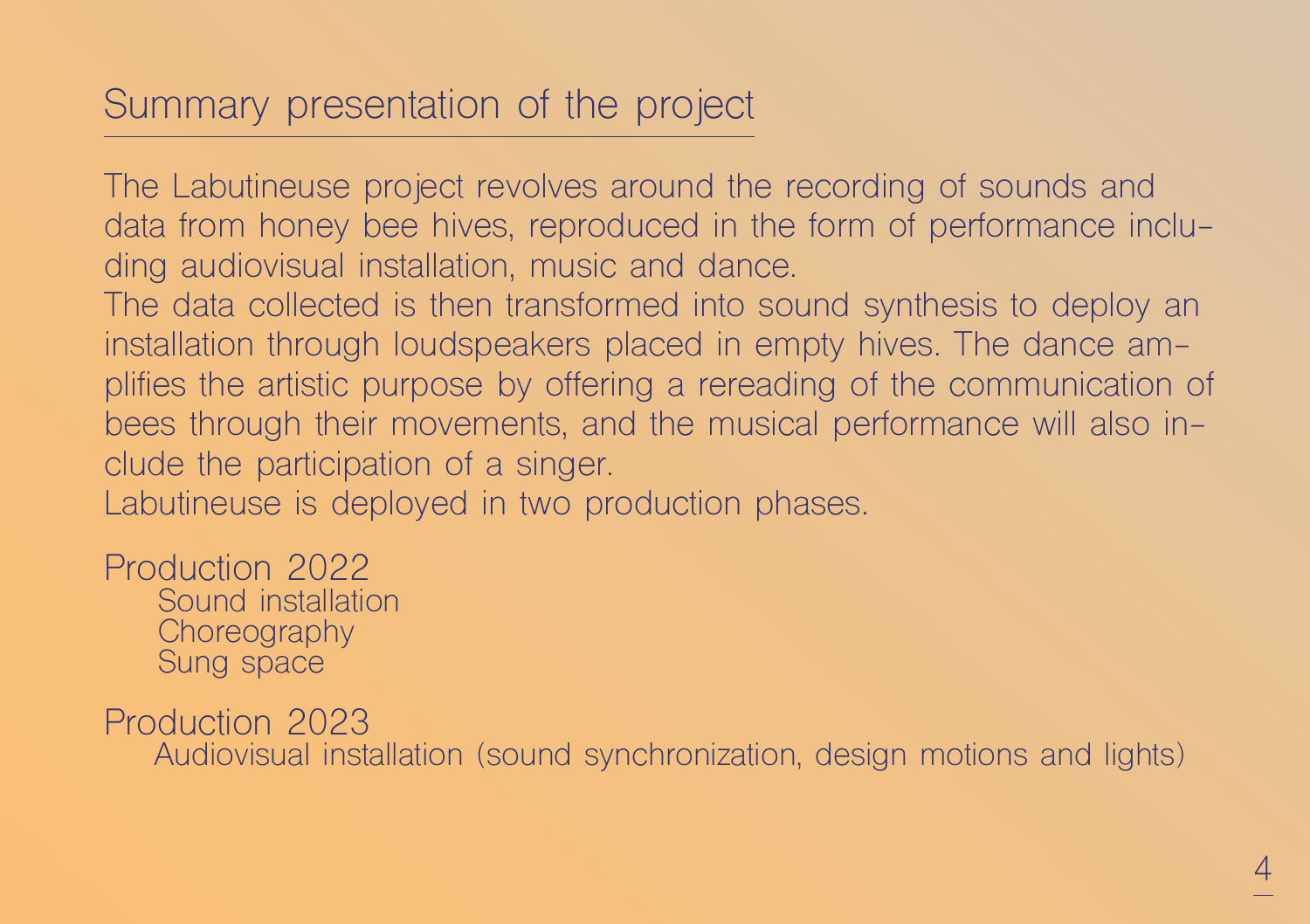# Presentation of the context

Bees are at the centre of the news today. Essential actors of biodiversity, the current precariousness of their survival reflects many issues of our time: a link between consumerism and the environment, progressive urbanization of the natural space, questions related to the agri-food industry, interdependence between the different species of animals, including humans. From the discovery of the tomb of a honey producer in Ancient Egypt to the engravings of beekeepers by Pieter Brueghel or the descriptions by Johannes Kepler, their complex social functioning and the almost magical character of their production, honey and wax, have always fascinated man. The Labutineuse project was born from the dual passion of Yérri-Gaspar Hummel, musician and beekeeper, and founder of the Lab'ut structure which, around a creative studio based in Strasbourg, organizes concerts, workshops and other events related to music electronic news. The objective of Labutineuse is to offer, through a set of honey bee hives, a resource with multiple possibilities, open as much to the study of environmental issues as to artistic creation in general and sound in particular.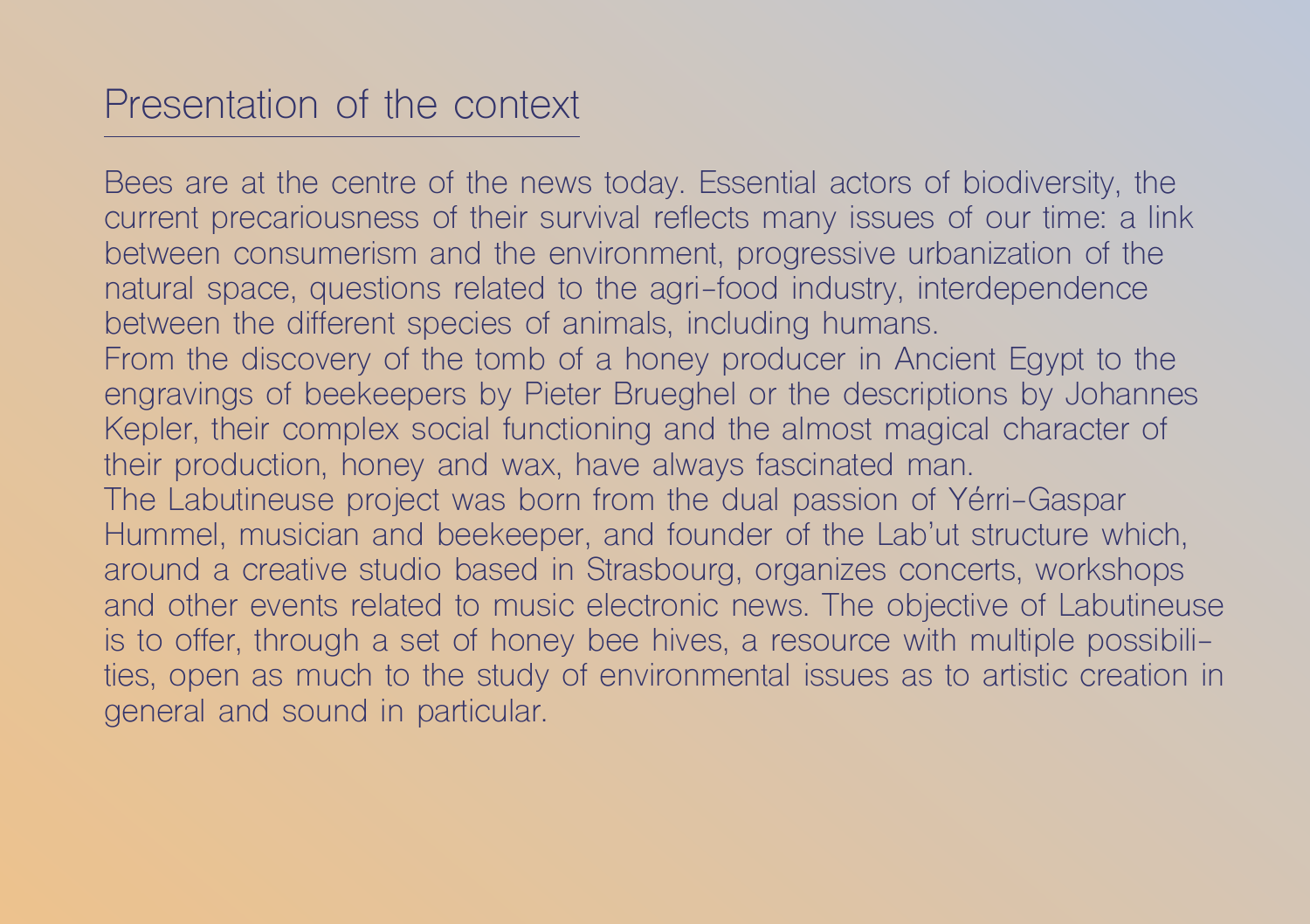

#### Capture phase

The first phase of the project consists of capturing both sounds and various data relating to the life of the hive, but also the atmosphere and smells that can emerge from the apiary (nervousness, external parameters, lights, wind…). In order to better understand its functioning, the different capture phases will follow the natural cycle of the seasons, around which the life of bee colonies revolves.

In our continental climates, in France, the hive has two main annual phases: on the one hand, spring-summer, an active phase of honey production and reproduction of the colony, and on the other hand autumn-winter, the moment of wintering and total calm.

The swarms are in slow motion around the queen and thus warm up so as not to freeze. It is during the period of spring and summer, corresponding to the peak of activity of the hive, that the majority of data can be collected. The whole process will take place over a period of two years corresponding to two different types of recordings.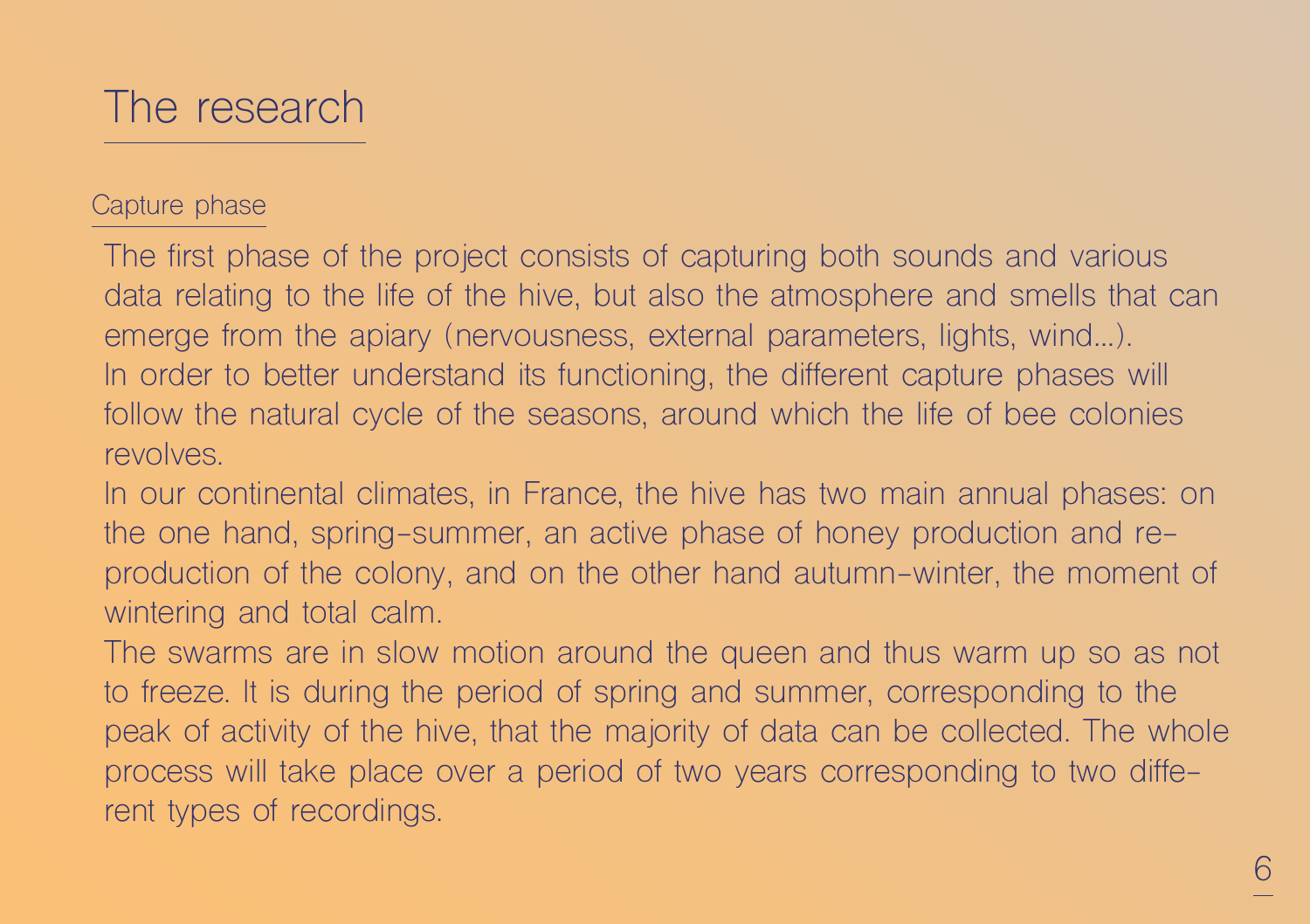#### 2022

Spring: capturing the first activities of bees Summer: a study of reproductions and interior and exterior movements Autumn: study of stocks and preparation for wintering Winter: study of slow movements

#### 2023

Spring: collection of data from the first pollens with a pollen trap and a counter Summer: elaboration of the choreographic work for the performance Autumn: implementation of a motion design (video clip). Theme on the bee and its «dance» and the communication of hives (pheromones and «dance of the bee»)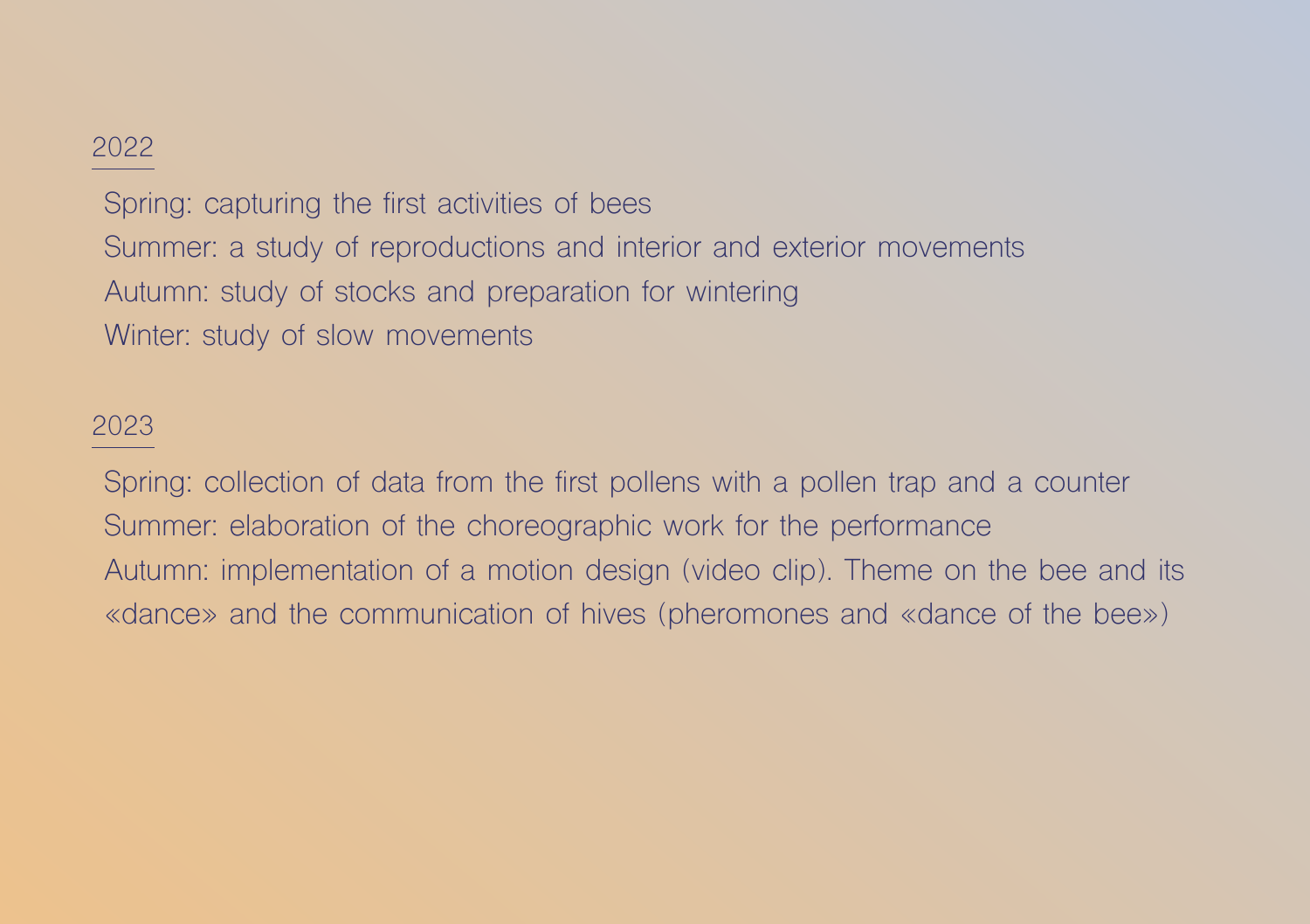# Creation, planning

# 2022

April: rehearsal and surveys on the hives

May: ART ZOYD residency to prepare the media and sound modules for the show

June: rehearsal and creation on June 21 with L'UNISTRA

July: performance in Corsica Pigna Festival

September-October: representation of KEHL/STRASBOURG architecture days

# 2023

Developping choregraphy stage design and interactive installation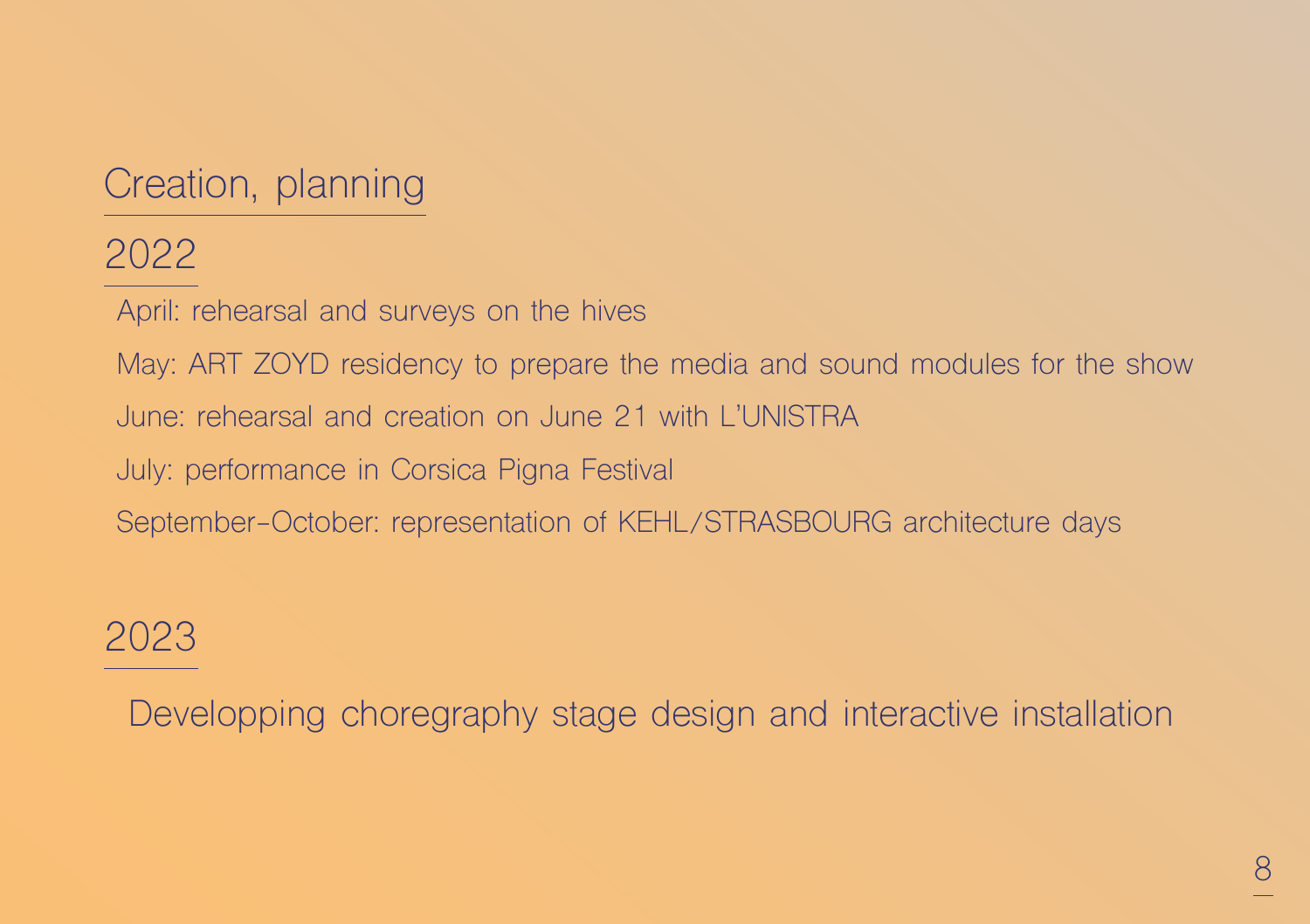# The technique

The technical realization will be operated by a Pi-Rasberry/ARDUINO hybrid system for the management of raw data. The sound recordings will be made using a miniature recorder and very precise microphones (DPA type) to reproduce the audio and the different vibrations of the hive with the greatest fidelity.

The sensors make it possible to collect data in real time that we will store for their use in the sound installation.

The different sensors will be installed in order to collect data over variable periods of 1 to 10 days at different times of the season.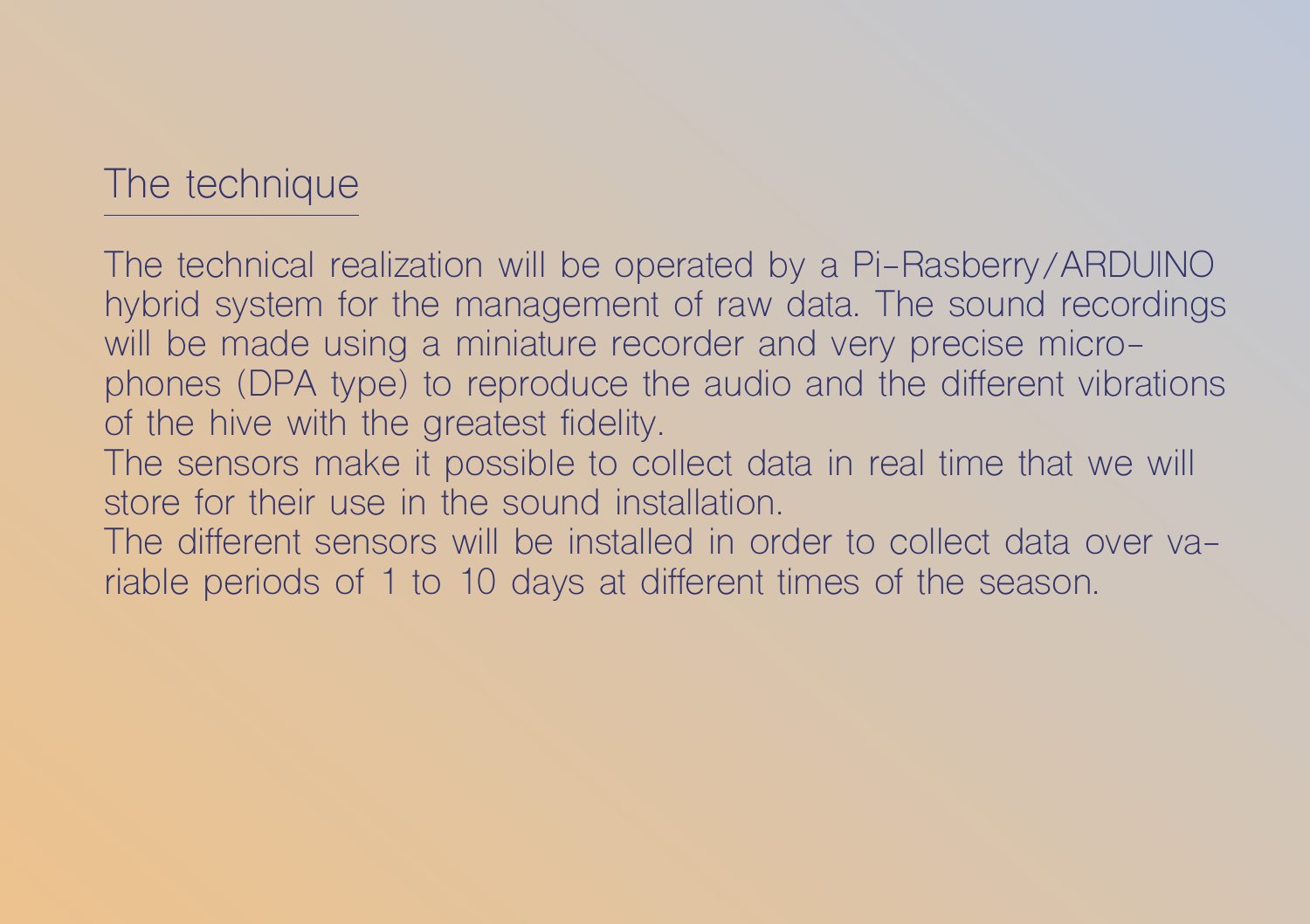Hygrometer (measurement of the humidity level of the hive) Thermometer (capture of its temperature and its ventilation) Infrared camera (evaluate the mass of the swarm) Counter (know the number of daily outings) Anemometer (measuring the wind speed around the hive)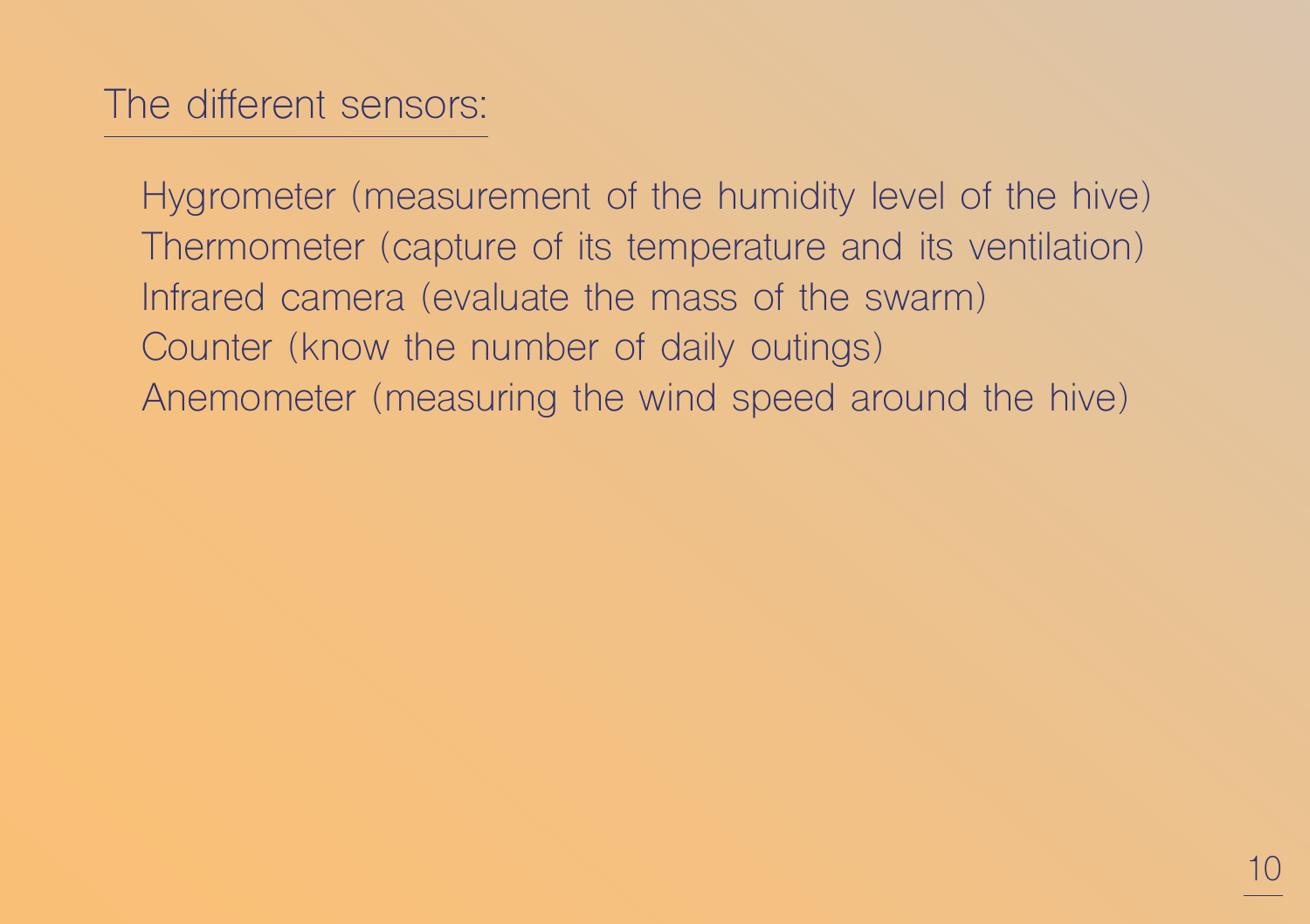

# The performance

Bees communicate with each other through a series of dance-like movements to guide each other in locating pollen. The dancer Lena Angster is inspired by this «bee dance» to create a choreographic performance around the sound installation, as a form of physical embodiment of the presence of bees in the show.

The singer Claire Trouilloud will improvise in dialogue with the electronic part to give an acoustic counter-melody to this song of the bees.

The performance is imagined for both adults and young audiences, allowing everyone to discover their relationship to the miniature world of insects.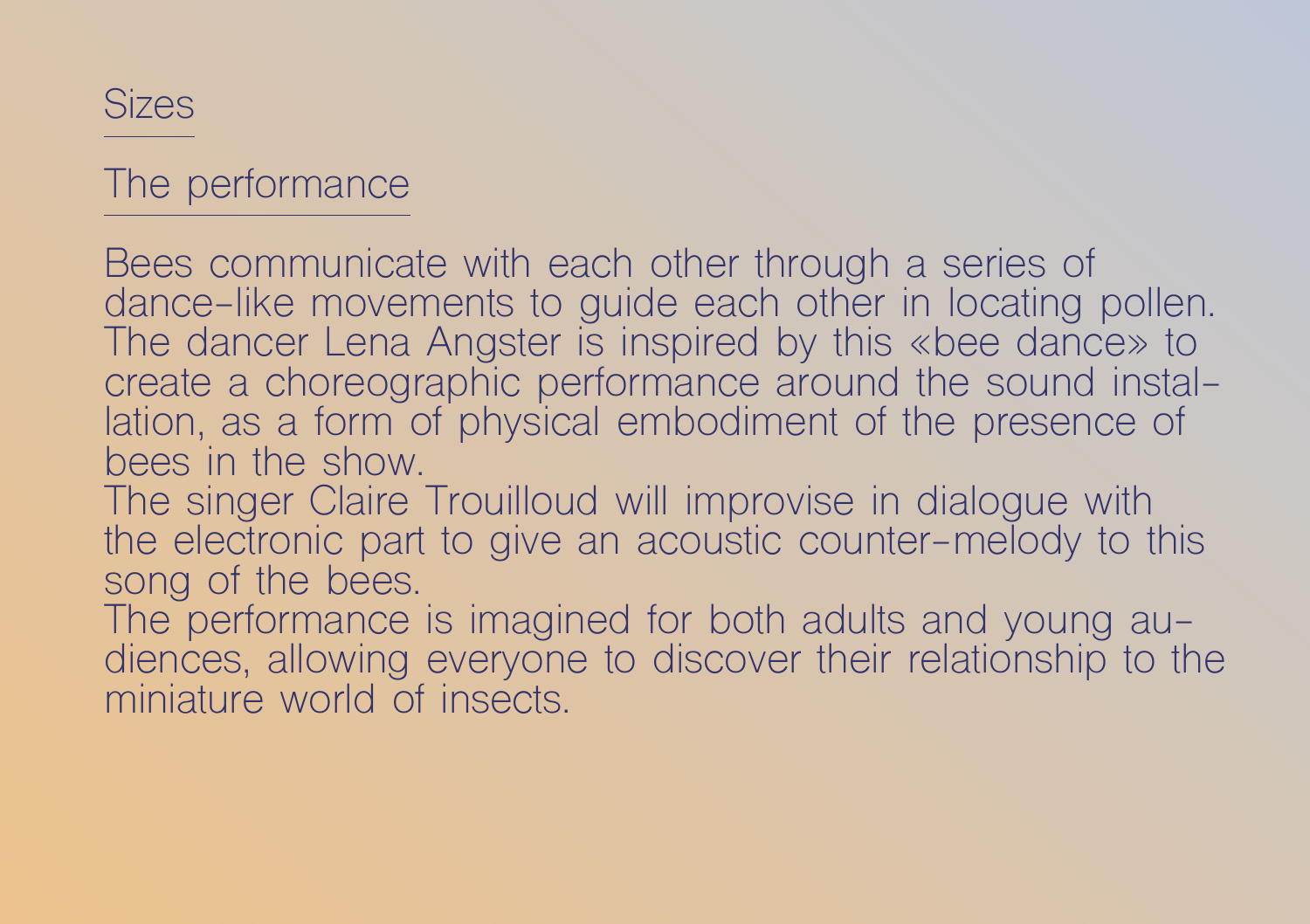# Installation (optional)

The public, in the center of the stage space, is surrounded by eight loudspeakers placed in empty beehives. Each hive broadcasts sound creations developed from recordings and data capture. The public is invited to freely enter the installation. Lounge chairs are installed on a carpet with cushions for contemplative listening to all four cycles of twenty minutes each, structured around the seasons. This scenic space will be discreetly enveloped in lighting favoring neutral and soft colors: blue and pale yellow will evoke the colors of the sky and the sun in the same space. These will be projected on the peripheral walls in order to envelop the spectators in a soft and indirect light and promote immersion in the world of bees.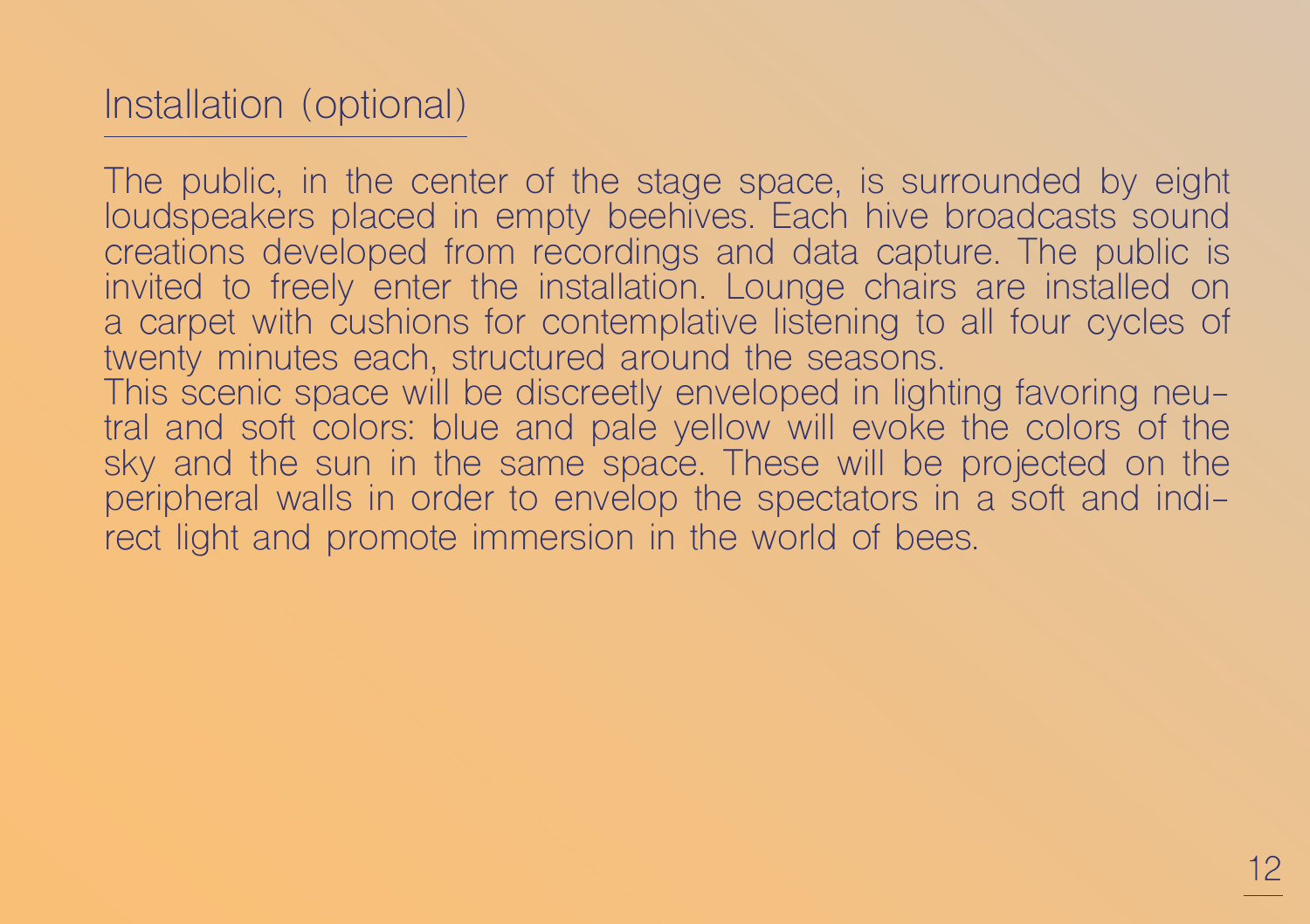The team

### Lena Angster

Lena trained in contemporary dance at the Strasbourg Conservatory. While fol-<br>lowing a TMD course, she collaborated from 2007 with the National School of Art in Nancy and participated in the creation of a multidisciplinary collective. In 2012, Lena joined the Coline training, during which she had the opportunity to work with Emanuel Gat, Thomas Lebrun, Sylvie Giron, Quan Bui Ngoc. She then<br>worked with George Appaix, Fabrice Ramalingom, Odile Azagury. She is currently collaborating with two choreographers with whom she created the Compagnie RN7 in Strasbourg in 2017.

## Claire Trouilloud

Claire Trouilloud crosses the aesthetics of live performance and explores voice, sound, meaning, gesture. Soprano, she performs in France and internationally as a soloist and in many ensembles of classical, baroque, jazz, improvised music, opera, contemporary creations. She is at the origin of several shows and musical projects in which she deploys her creativity and explores the intersections of vocality, movement and theatrical performance.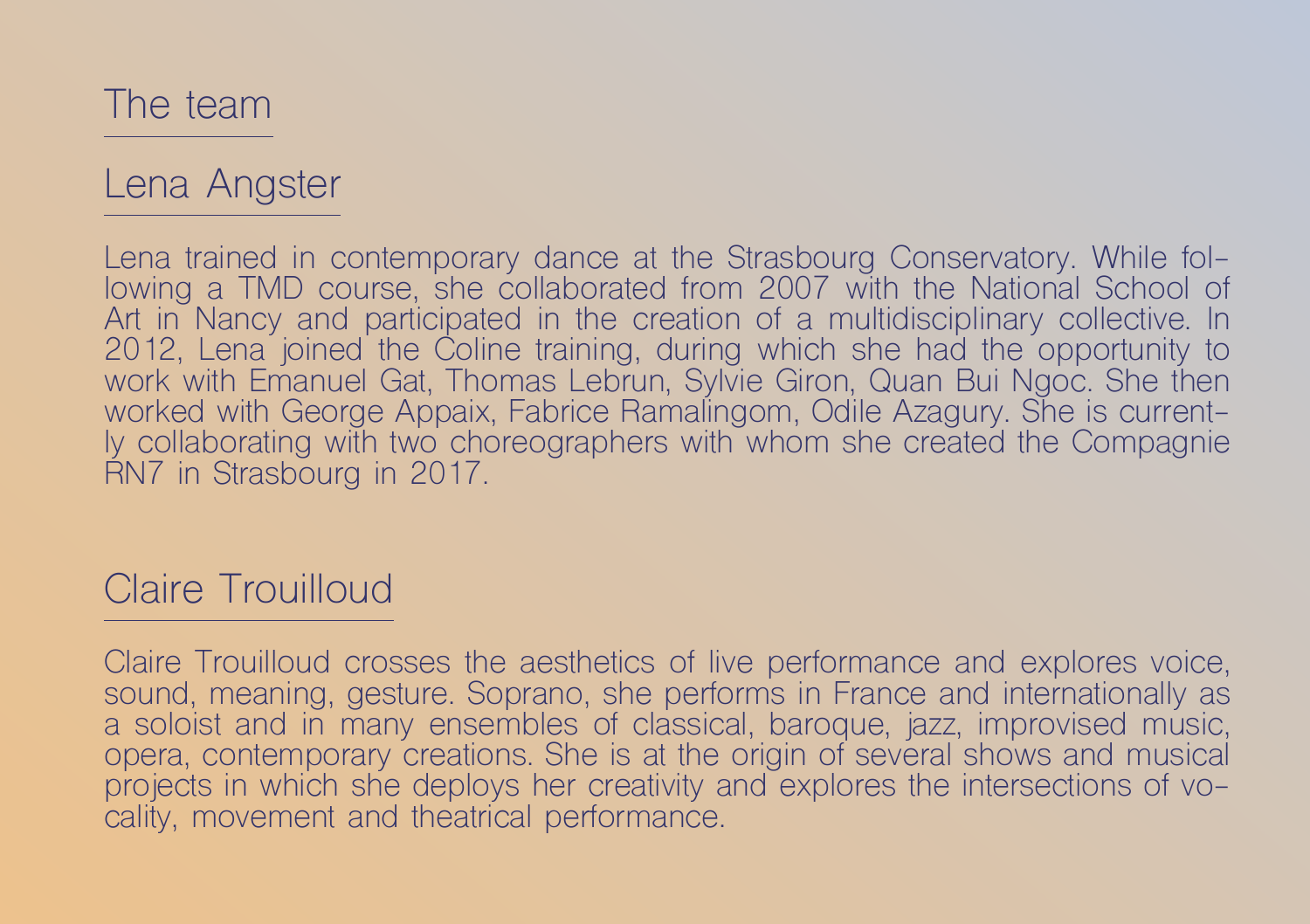# Yerri-Gaspar Hummel

(a.k.a. Kaspår) born in 1982, specializes in a musical practice centered around the notions of the situation of sound in space. Yérri-Gaspar Hummel is a musician, composer and director of the exhibitronic festival as well as the lab'ut sound research laboratory. In the Labutineuse project, he is in charge of the artistic writing and the subject.

# Michael Vierling

Musician and designer engineer of connected objects. He works between the ZKM and the group DIgitaleKUnstFabrik literally «the factory of digital arts». He works from Karlsruhe in many projects in which he develops an engineering between the sound universe and «sonic art». Trained as a drummer, he is also active in various hybrid musical projects.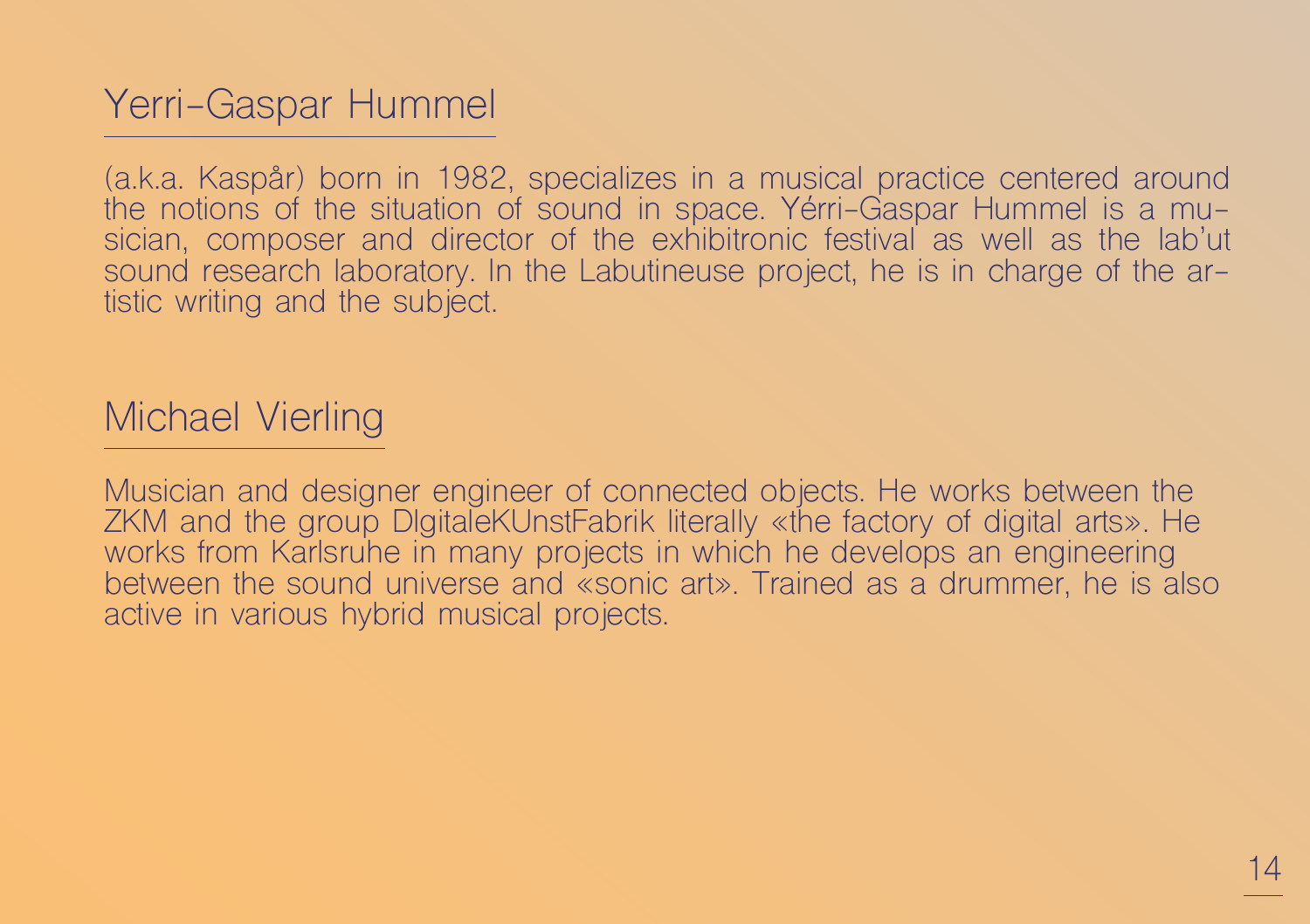Initially, engineers and technicians will work together on the content of the data collected. This research phase will develop during the spring of 2022. A first phase of the project, still at the experimental stage, will be presented on April 8, 2022. A residency hosted by the Art Zoyd Studio (Valenciennes) will then make it possible to focus on the performance itself, in particular by working with the dancer Lena Angster and the setting up of the sound hives (speakers installed in empty hives) . At the end of this residency, a first phase of restitution can then take place in different places.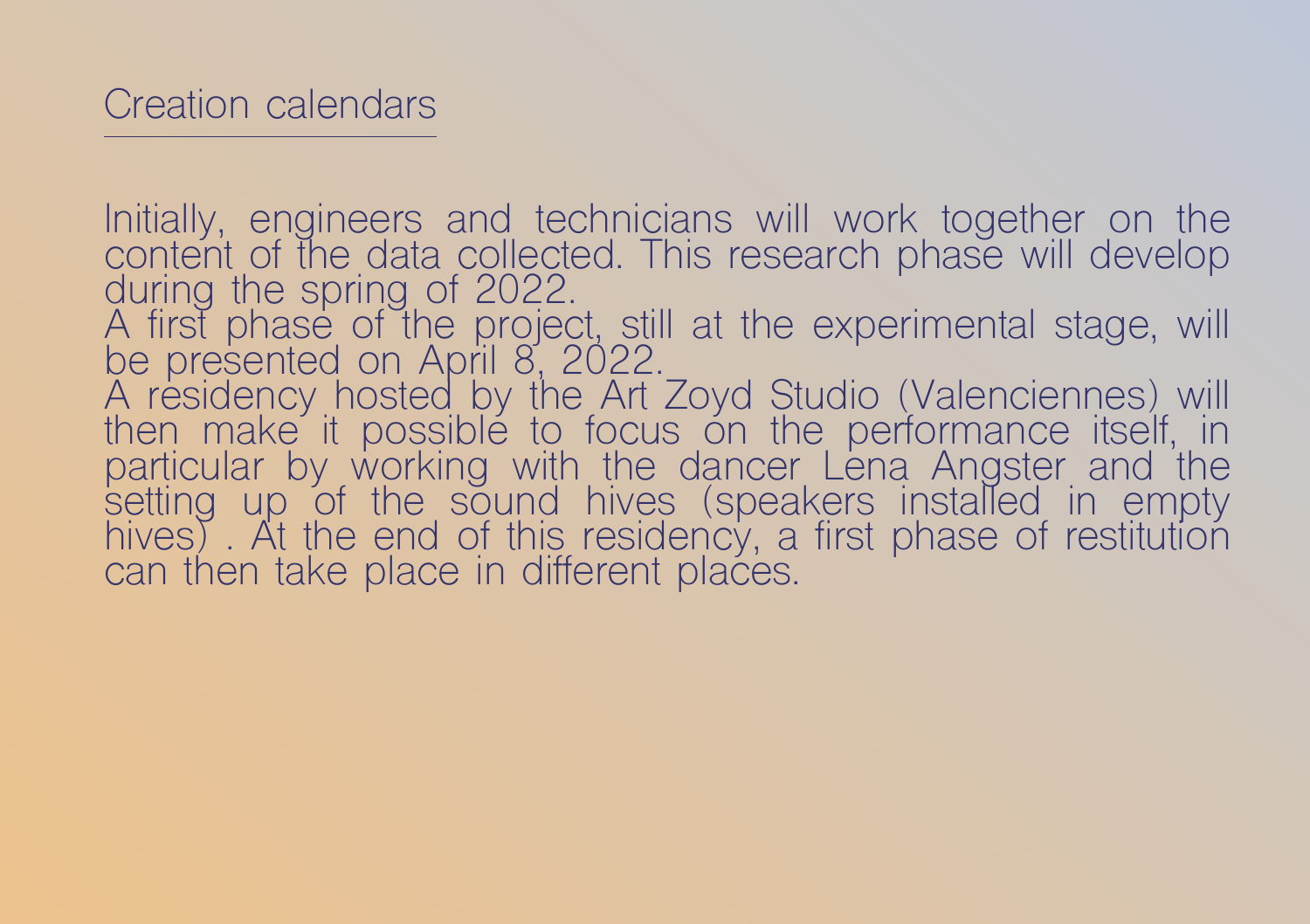#### First phase, 2022

April 8 - iMACHINATION - Oppenau, presentation of the sound installation

June 18 - SYNESON - Strasbourg, working stage of the sound installation

June 21 - UNISTRA - creation of the complete performance (with dance, song and installation)

June 22 to July 1 - Place du temple - Strasbourg, presentation of the sound installation July 25 - Voce - Pigna, Corsica, presentation of the sound installation and concert August 1 to 10 - Place du temple - Strasbourg, presentation of the sound installation September 25 to October 10 - Architecture Days - Strasbourg, complete performance (with dance, song and installation)

#### Second phase, 2023

Festival NFMO - Paris - the FARAWAY Festival - Reims - tbc LOGELLOU Festival - Brittany - tbc  $APO33 - Nantes - thc$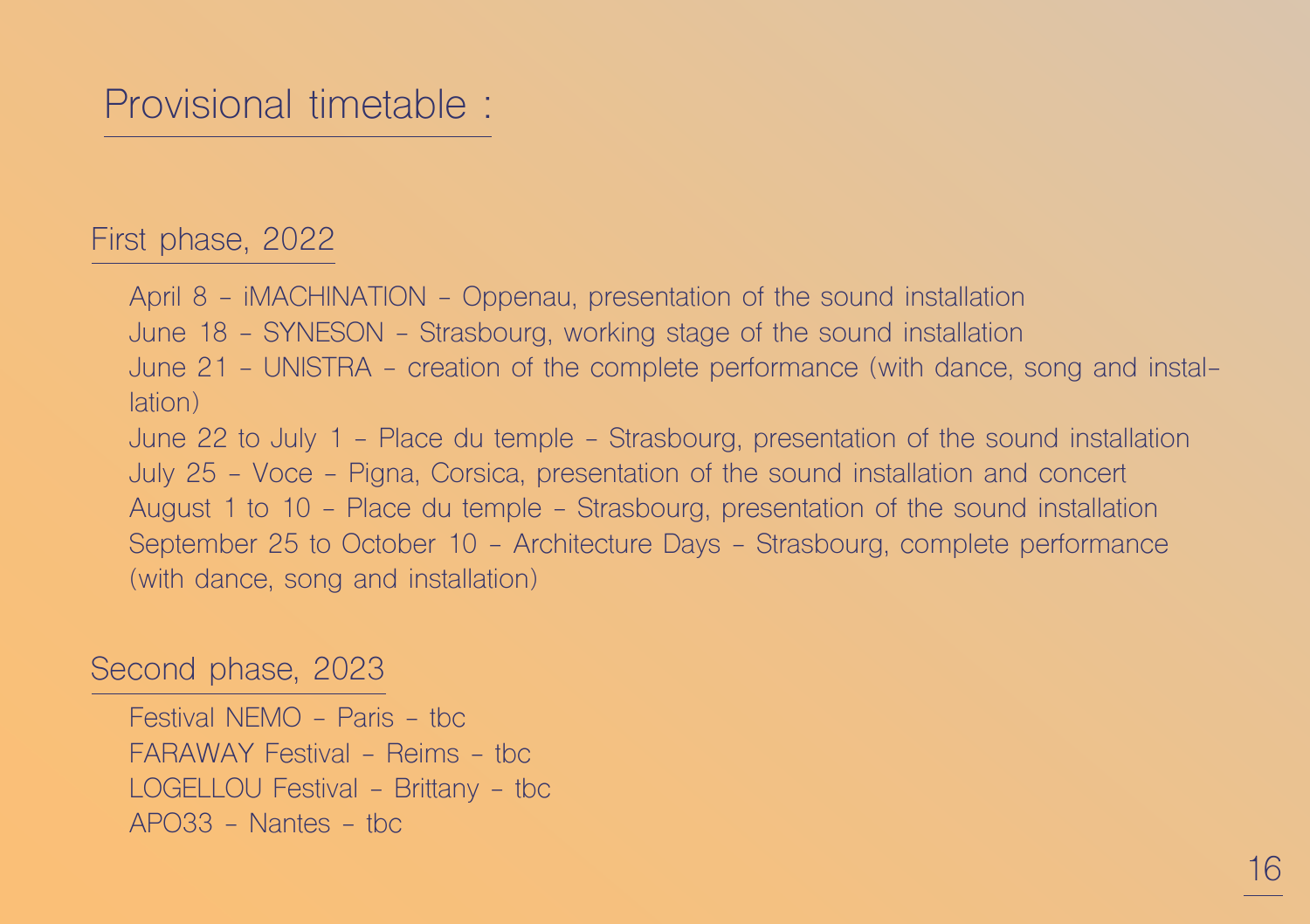The essence of Labutineuse is to be a project in constant development. In a second phase of the life of the project, it will therefore be broken down into an audiovisual project, both with a motion design for the visual part of the installation, and with a technology for automating the various elements of the installation (sound, lights and video). The project will thus be oriented towards an interactive installation.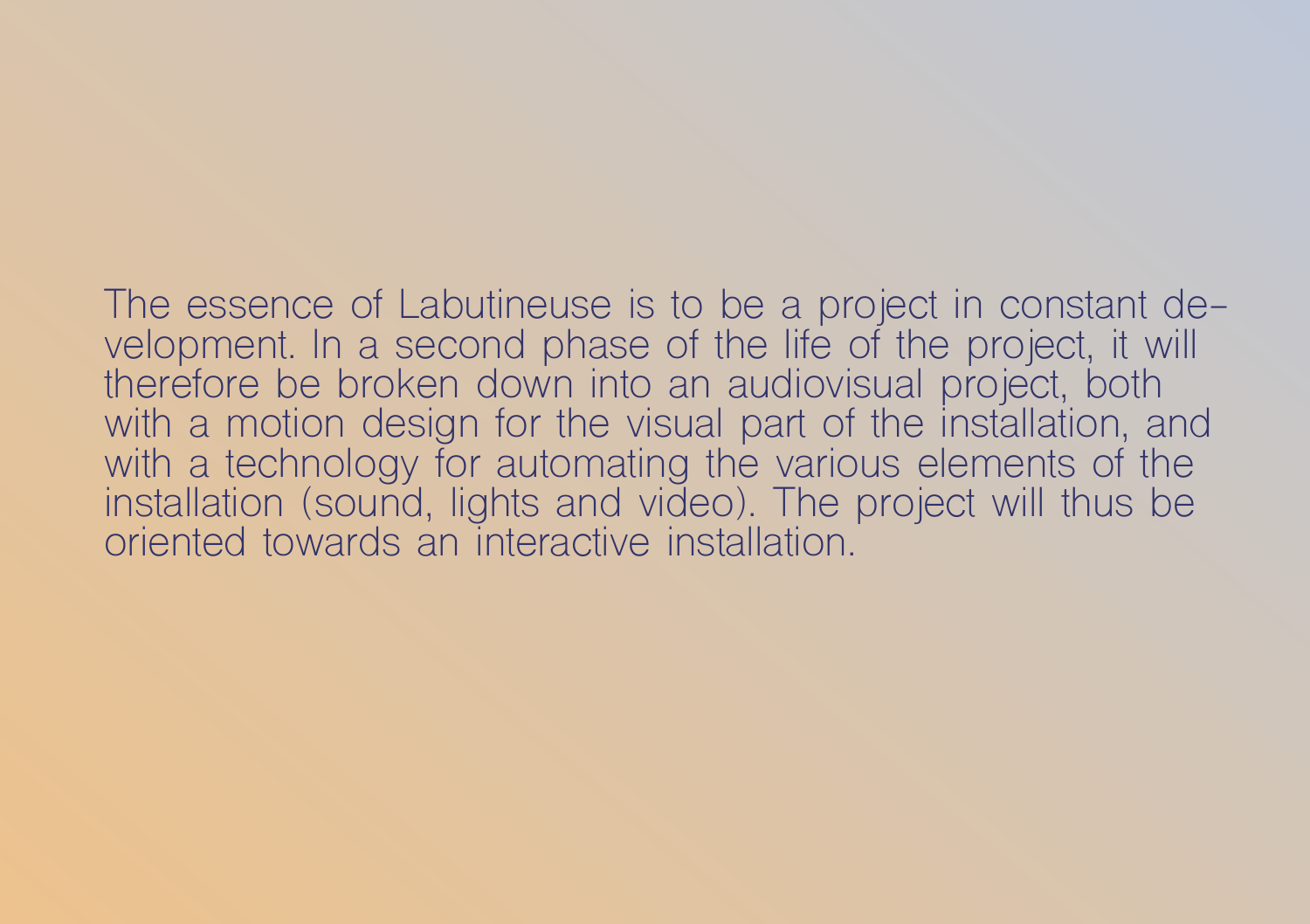# Installation plan

Add map here From 4 to 10 hives surrounding the public are placed in the centre of the hives (empty) Either on deckchairs or on cushions The hives are equipped with loudspeakers letting out the song of the bees

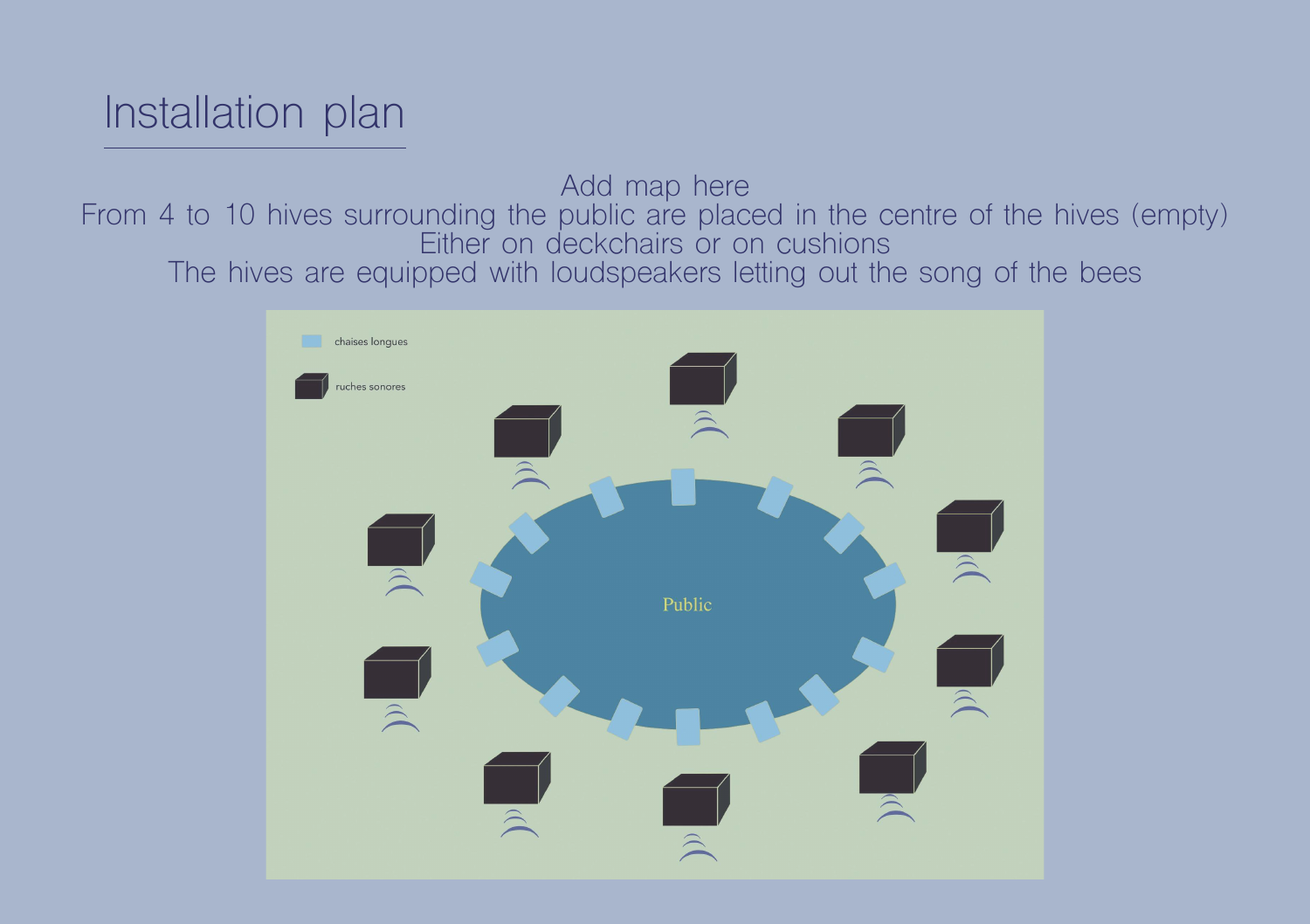

#### Bibliographie de référence

Tourneret Eric, TAUTZ JÜRGEN . Le génie des abeilles. HOZHONI. 2017. Lagorce Clément, Henri. LE TRAITÉ RUSTICA DE L'APICULTURE. Rustica. 2018. Paris Gay, Jutta et Menkhoff. Abeilles. PLace des victoires. 2012. Paris. Quantin Martin. Apiculture biodynamique. Editions, les cahiers de biodynamie. 2020. Colmar Regert, Martin et Ameisen Jean-Claude.. Abeilles. CNRS, le cherche midi. 2019. Paris Robert Yves. Petit manuel d'apiculture douce en ruche Warré. Terre Vivante. 2019. Mens

#### Web references

https://naturebiodynamie.wordpress.com/labeille/ https://www.grrif.ch/non-classe/hiss-a-lecoute-des-abeilles-marocaines/

#### Presse et liens

Yérri-G Hummel sur France Musique. https://www.radiofrance.fr/francemusique/ podcasts/musique-connectee/compositeur-et-apiculteur-la-petite-musique-desabeilles-a-la-sauce-electro-1982625 Etape de travail à Logelou - https://www.logellou.com/labutineuse-etape-de-travail/ www.labut.xyz/presse